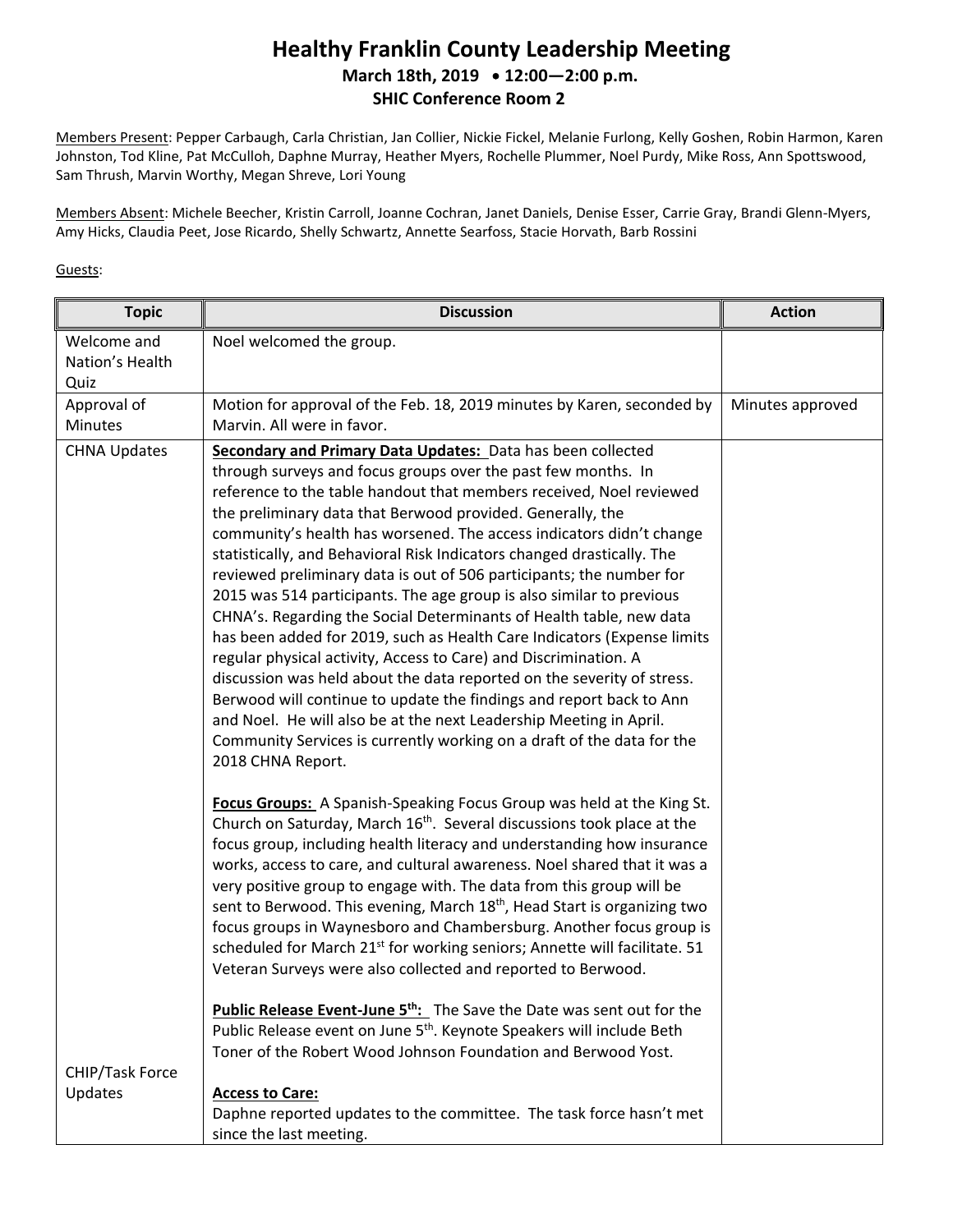## **Healthy Franklin County Leadership Meeting**

**March 18th, 2019 12:00—2:00 p.m.**

**SHIC Conference Room 2**

| <b>Topic</b>                             | <b>Discussion</b>                                                                                                                                                                                                                                                                                                                                                                                                                                                                                                                                                                                                       | <b>Action</b> |
|------------------------------------------|-------------------------------------------------------------------------------------------------------------------------------------------------------------------------------------------------------------------------------------------------------------------------------------------------------------------------------------------------------------------------------------------------------------------------------------------------------------------------------------------------------------------------------------------------------------------------------------------------------------------------|---------------|
| Racial<br>Reconciliation<br>Presentation | <b>Nutrition Task Force:</b> Karen and Nickie reported updates to the<br>committee. Nickie shared that they surveyed the Towers about having a<br>community garden; 14 people were interested. Community Services is<br>currently partnering with SCCAP and The Gleaning Project for Get Fit<br>with Friends with residents at the Towers.                                                                                                                                                                                                                                                                              |               |
|                                          | <b>Physical Activity:</b> Heather and Sam reported updates to the<br>committee. Noel and Heather met with folks at the Housing Authority<br>to start discuss the feasibility of starting a walking program on site. Sam<br>shared that he attended a Bicycle Summit on Saturday and that the<br>Borough of Chambersburg will be adding six bike racks in 2019.<br>Mental Health: Kelly reported updates to the committee; a mental                                                                                                                                                                                      |               |
|                                          | health first aid training is scheduled in May at Keystone Behavioral<br>Health which is free and open to the community. The task force is also<br>working on a mental health occupational needs survey which will be<br>sent to providers soon. The task force has not met since the last<br>meeting.                                                                                                                                                                                                                                                                                                                   |               |
|                                          | Hope from the Start: Annette and Stacie were not in attendance. Tod<br>shared that there is hope for a Family Center after sub committee<br>discusses an ideal location (Waynesboro or Chambersburg).                                                                                                                                                                                                                                                                                                                                                                                                                   |               |
|                                          | Marvin reviewed the Forward Together-Racial Reconciliation<br>Presentation in a PowerPoint as well as the feedback received. Most<br>participants found out about the event through a friend/colleague.<br>Participants learned that racism exists and that they are part of the<br>problem, and reported that generational racism and the undervaluing<br>of individuals are most troubling. The fact that change is happening and<br>the awareness and desire for change gave participants hope.<br>Participants' personal action plans included engaging in dialogue,<br>calling out racism, and learning/listening. |               |
|                                          | Rochelle announced that there is a non-profit rate available for anyone<br>interested in registering for the Black Male Symposium on April 11 <sup>th</sup> at<br>Shippensburg University. Marvin handed out forms to the group about<br>this event.                                                                                                                                                                                                                                                                                                                                                                    |               |
|                                          | Ann proposed to expedite that the Leadership Committee adopt the<br>Robert Wood Johnson Guiding Principles. Tod motioned to approve,<br>Marvin seconded. The motion was approved.                                                                                                                                                                                                                                                                                                                                                                                                                                       |               |
| Meeting<br>Adjournment                   | Meeting adjourned at 1:36 p.m.                                                                                                                                                                                                                                                                                                                                                                                                                                                                                                                                                                                          |               |
| <b>Meeting Dates</b>                     | April 15 <sup>th</sup> , 2019-12:00 p.m.-2:00 p.m.<br>May 20 <sup>th</sup> , 2019-12:00 p.m.-2:00 p.m. (TENTATIVE)<br>SAVE THE DATE for CHNA Public Release Event on June 5th, 2019<br>July 15 <sup>th</sup> , 2019-12:00 p.m.-2:00 p.m.                                                                                                                                                                                                                                                                                                                                                                                |               |